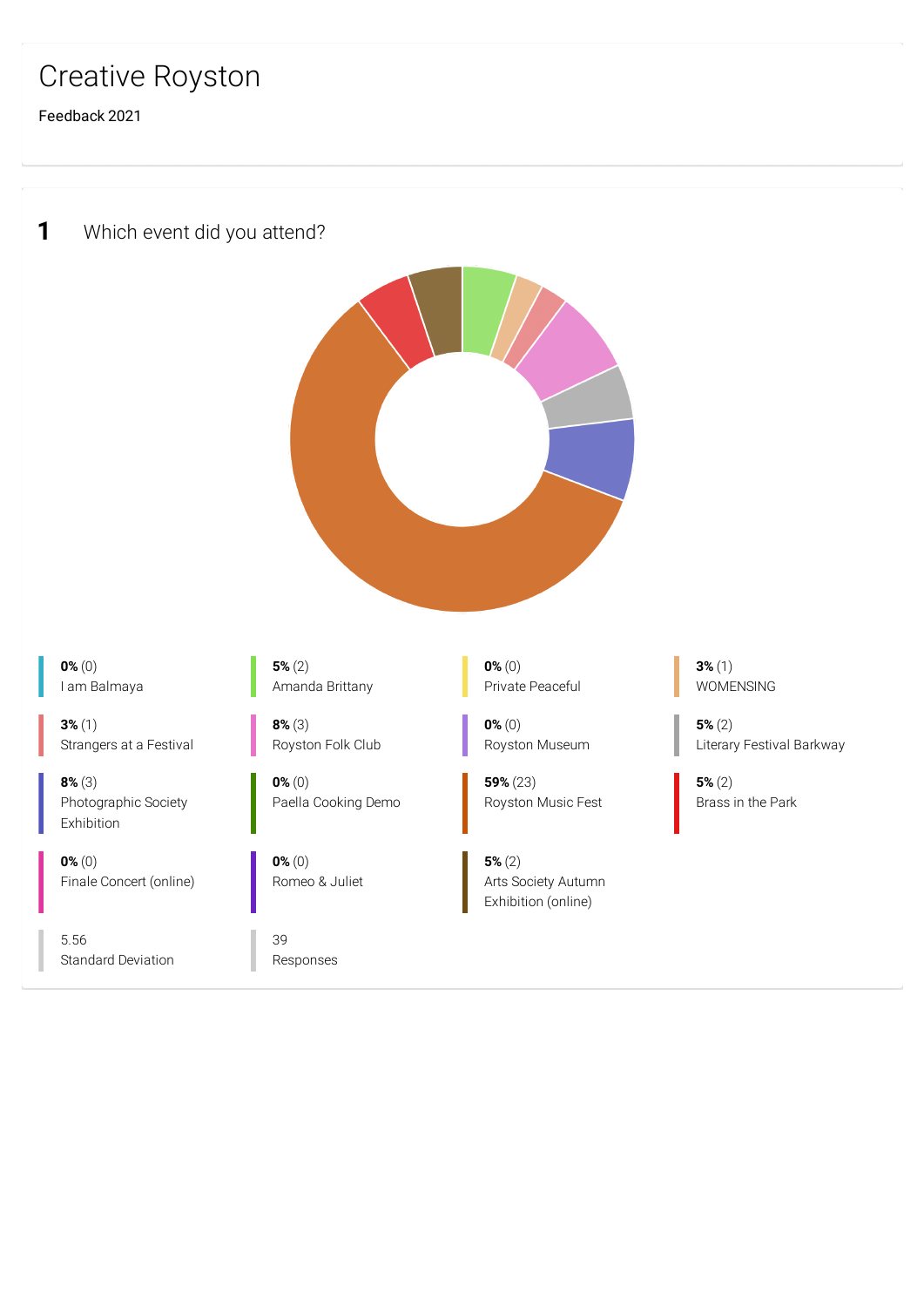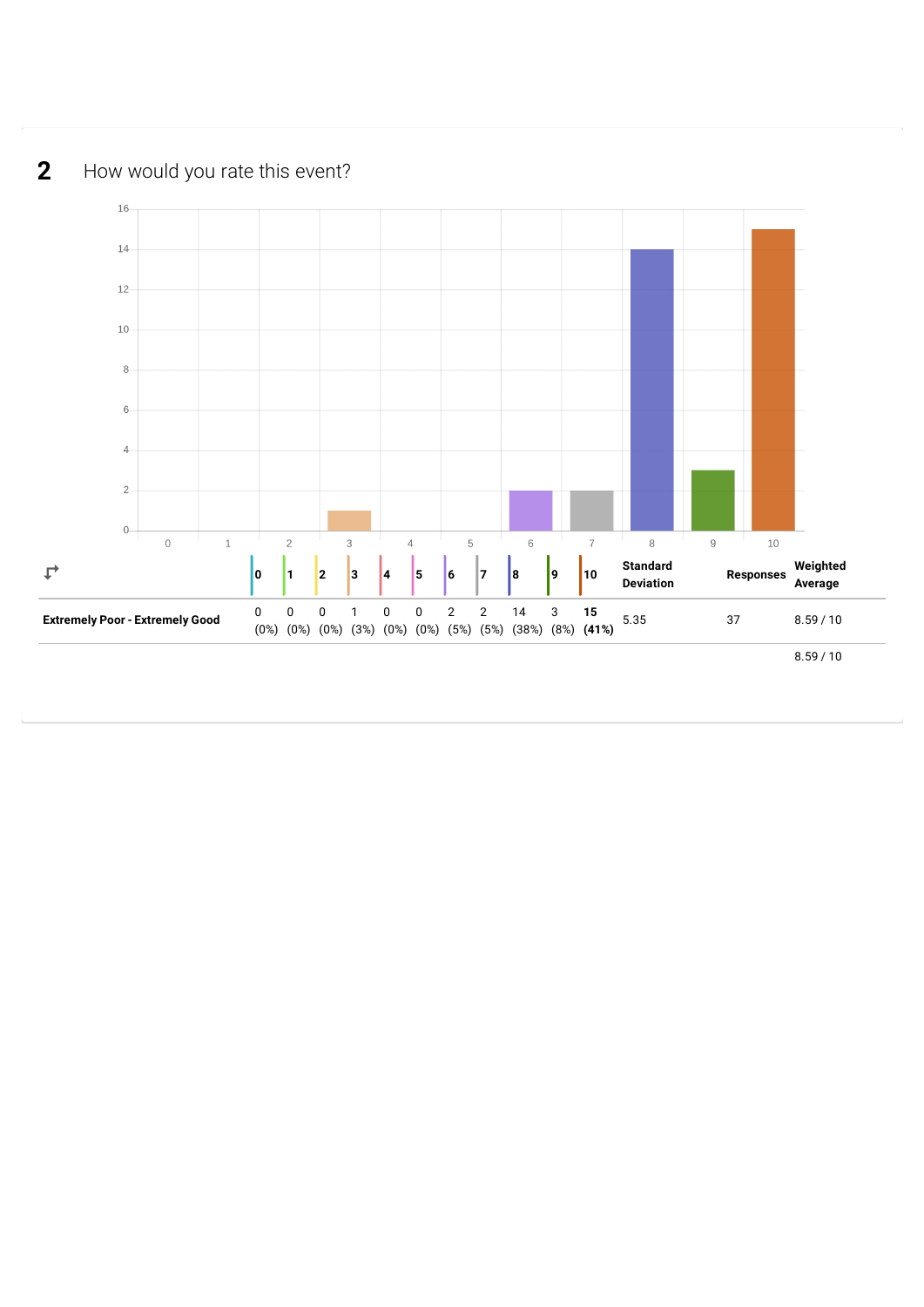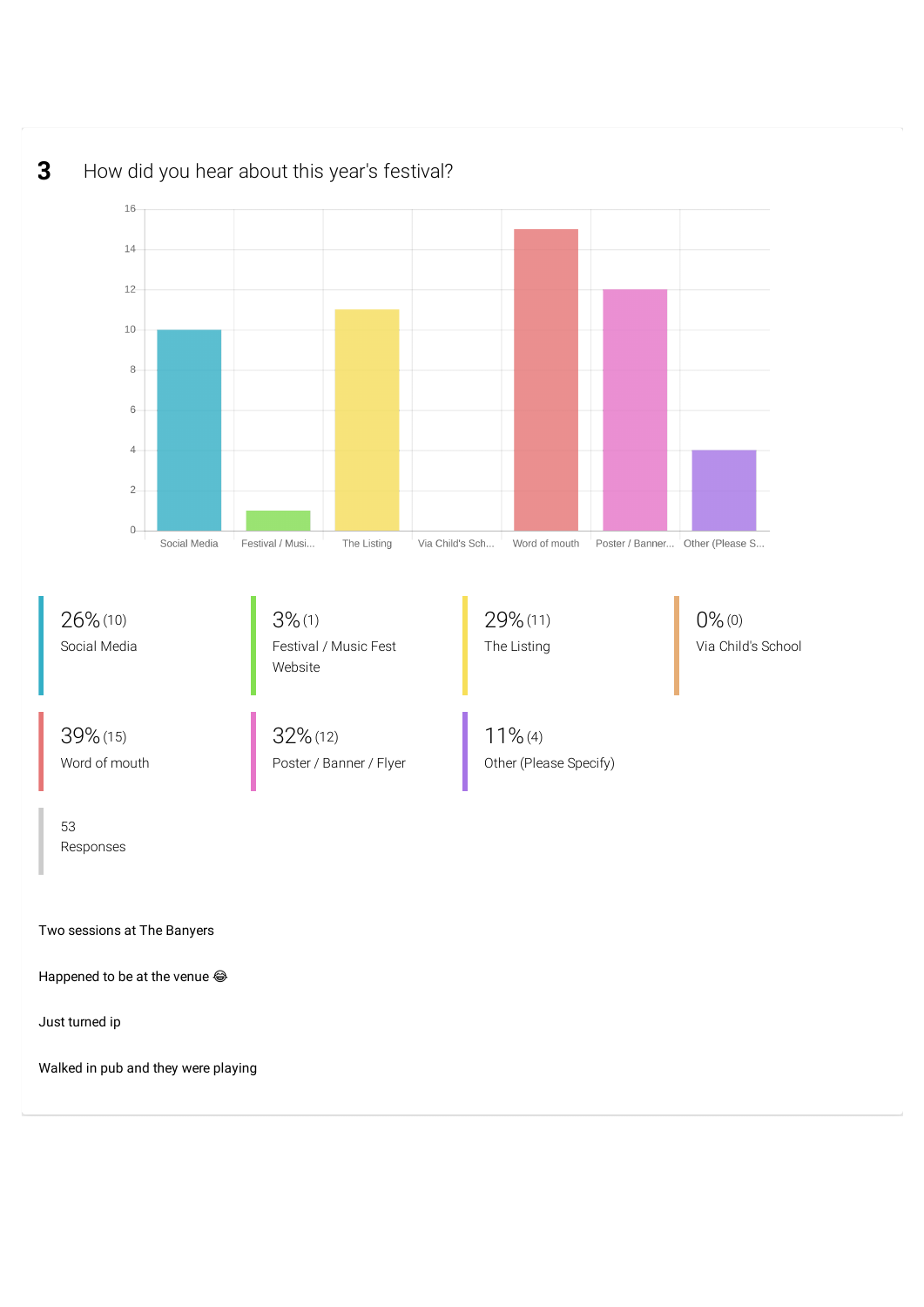

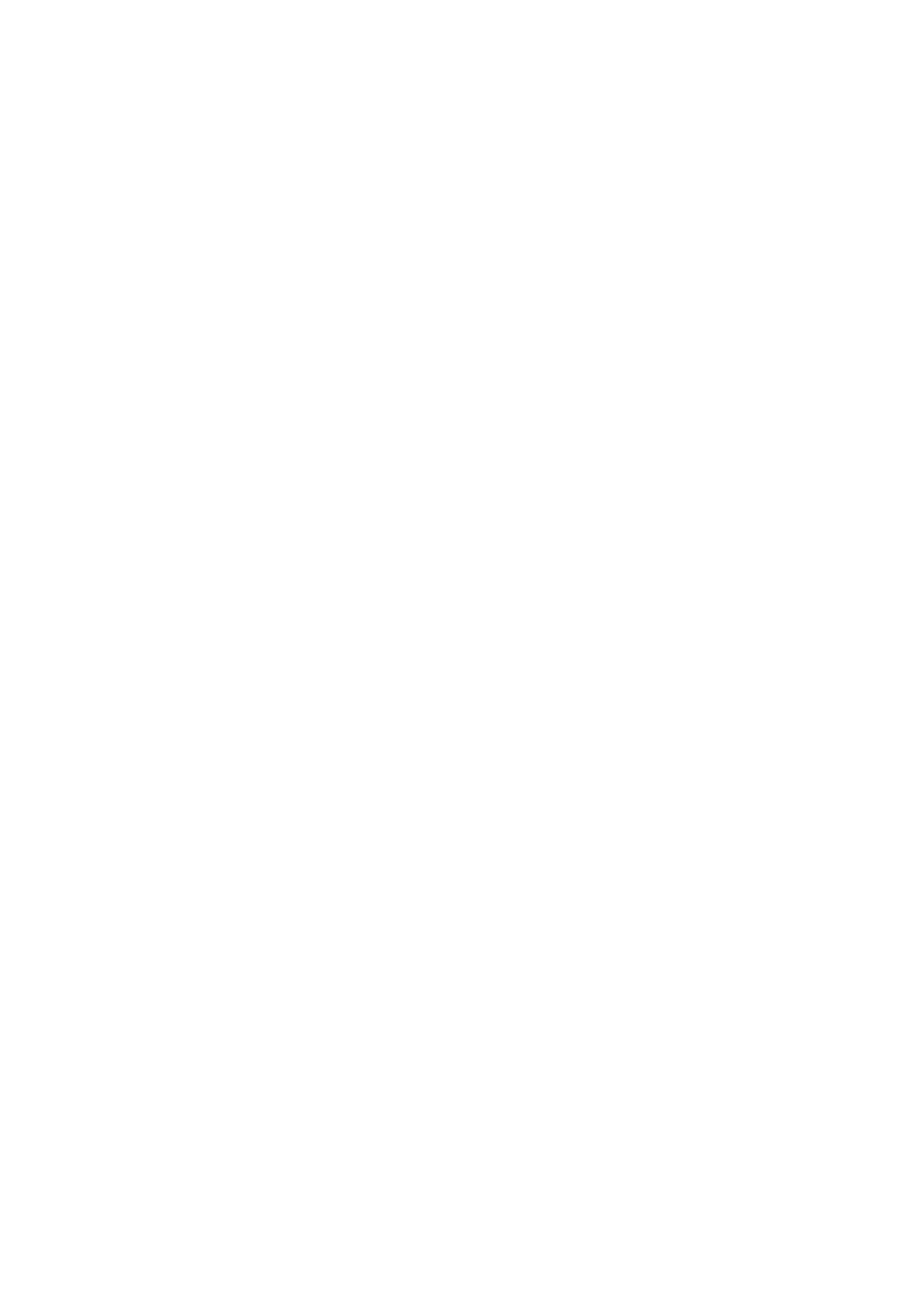## **6** What did you enjoy the most about this year's festival?

able to view things online. Live Music Also good quality events that didn't clash timewise so could get to attend everything I wanted to Great to see live music for free. Banyers was a good venue with outdoor under cover seating! Fine weather made watching and walking between venues easy. I have really missed live music so MusicFest was great Pat Crilly at the Jolly Postie. The music! Fantastic music at the Banyar's The music! The quality of music and atmosphere in banyers on Sunday afternoon Music Live music in general, and the Boxwood Chessmen and Jeremy Harmer in particular Sitting in the sunshine in the Old Bull's garden having a drink and a chat and listening to the music Live music in the pub The music Being there in person I like the fact, that the artists have created there own lyrics to many of the songs The music at The Postie Music festival Great to have live music in Royston! Thank you Good music Seeing the Royston Town Band and Blue Sky Acoustic Royston town band Womensing, Music at the Golf Club and Paella on the market

The opportunity to view things online. I have heard about this Festival but don't live nearby so it has been good in the last couple of years to be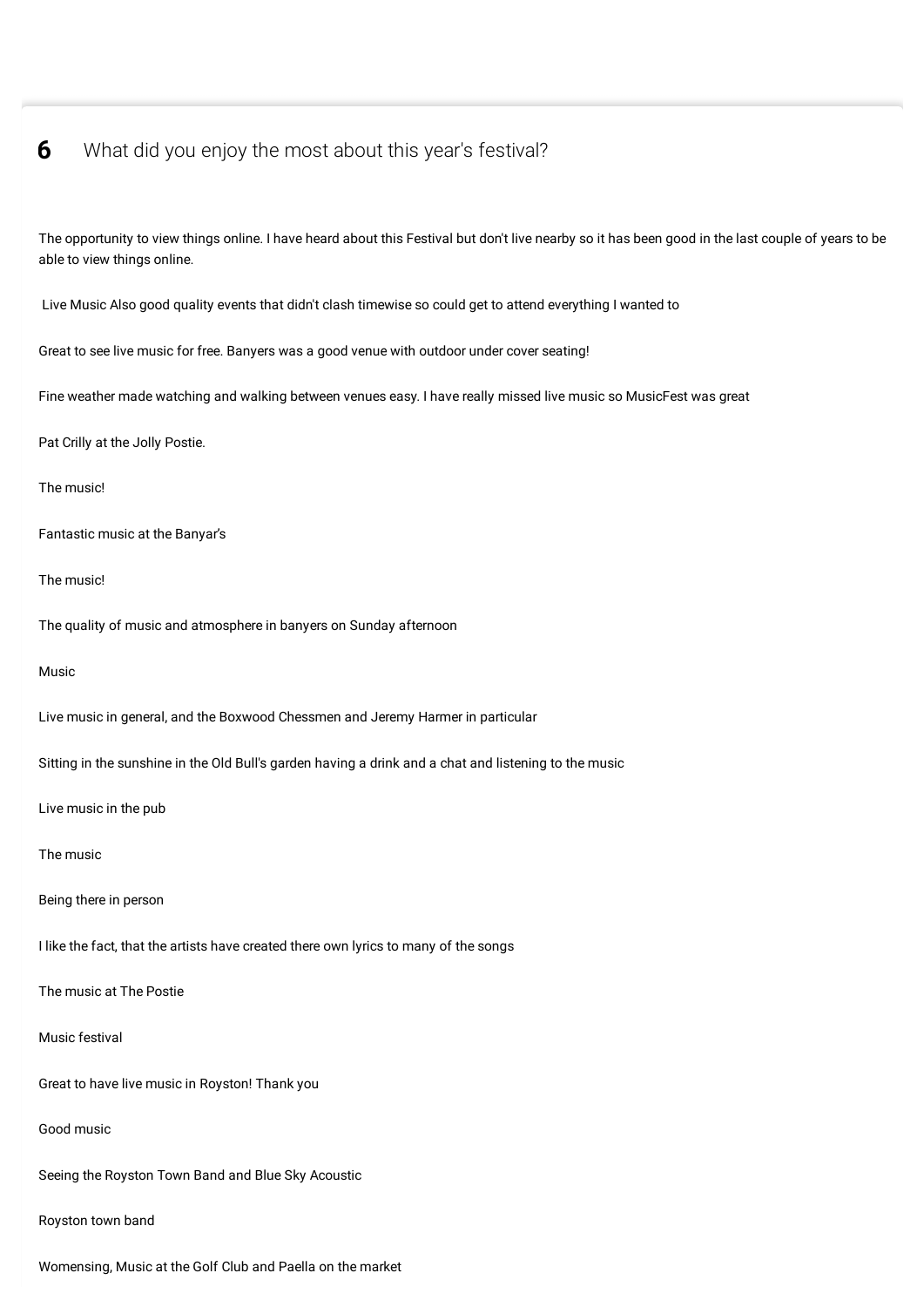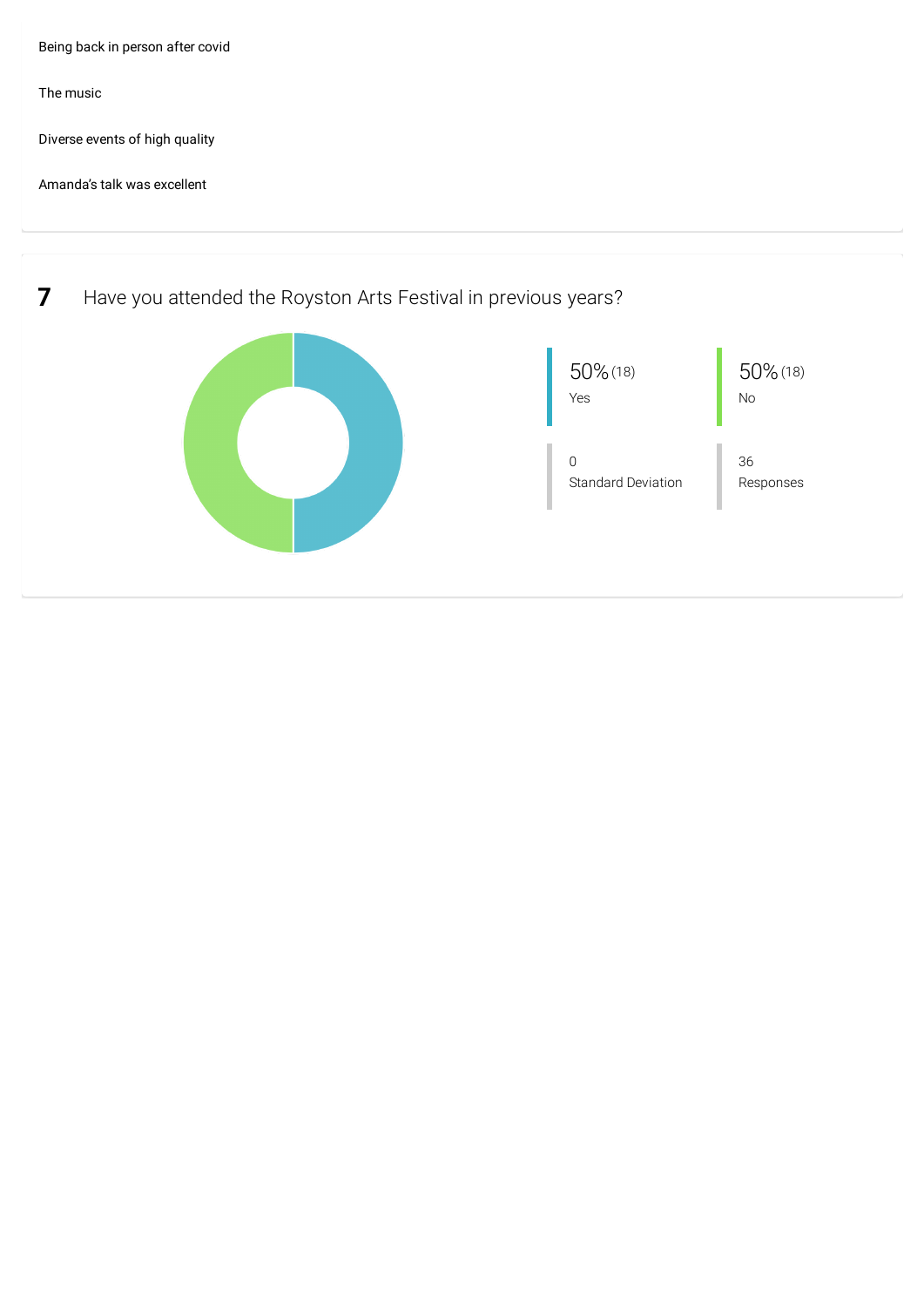Please state the number of people in your party for each age group below. This will help us identify if we managed to target all age groups. 

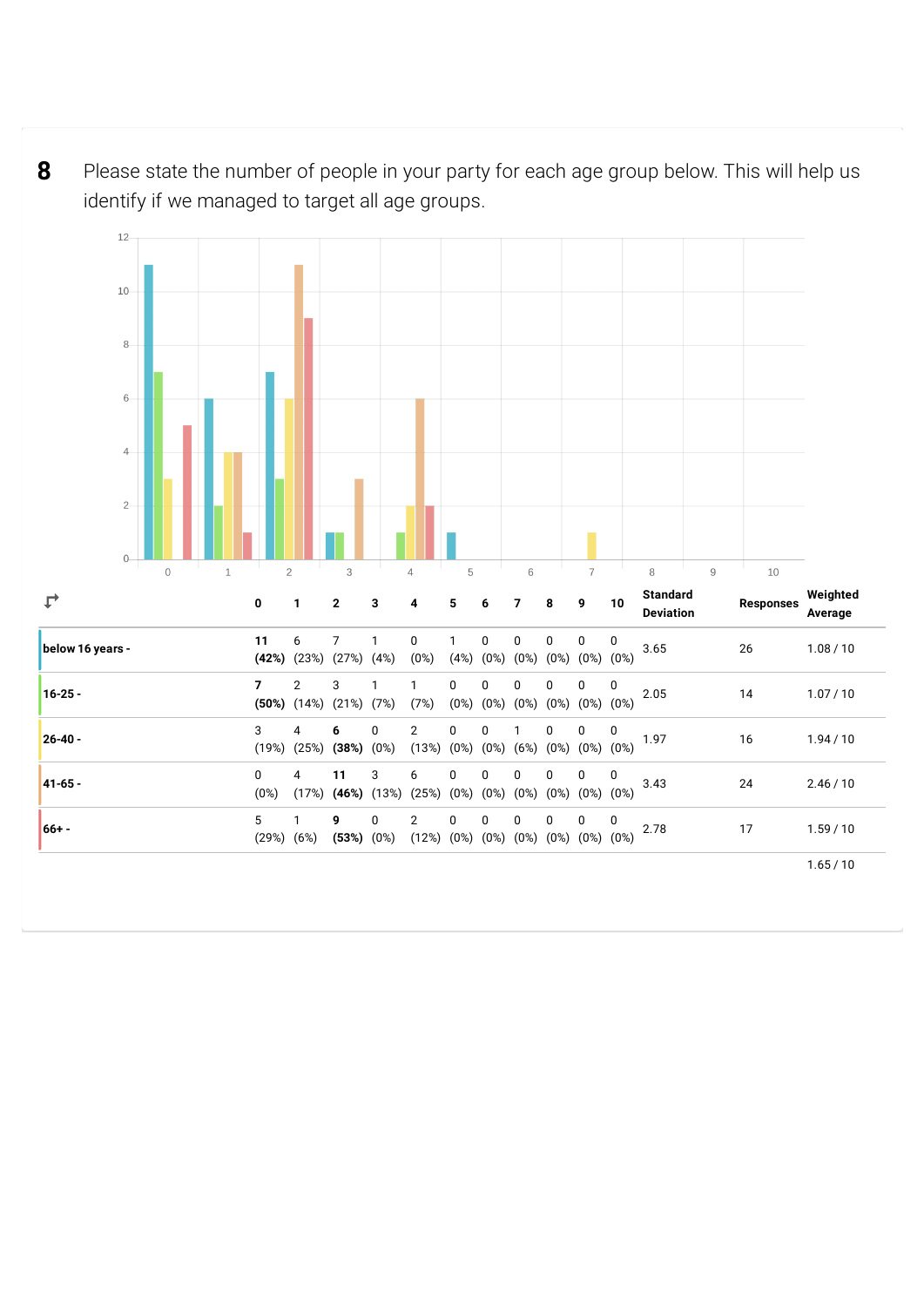## **9** Do you have any other comments or suggestions? Please leave empty if not.

Wish it was advertised a bit more. I found out by accident!

It's hard to get the amplification right if people are eating lunch. (Golf club). But the old bull didn't have as many people as they deserved later

Should have been outside in the gatfen

Great event

Just keep up the good work

Music in the park!

Improve advertising for events. Get on local radio, newspapers and social media. Spread the word. The events are nice, but people don't know about it.

Great idea to have bands and in pubs all around town

Really well organised this year

Really great events

Something is not quite hitting the spot in terms of advertising. I only noticed about the literary festival from a flier picked up at the cinema last week. If we had known earlier we could have arranged our weekend around it rather than struggle to fit it in.